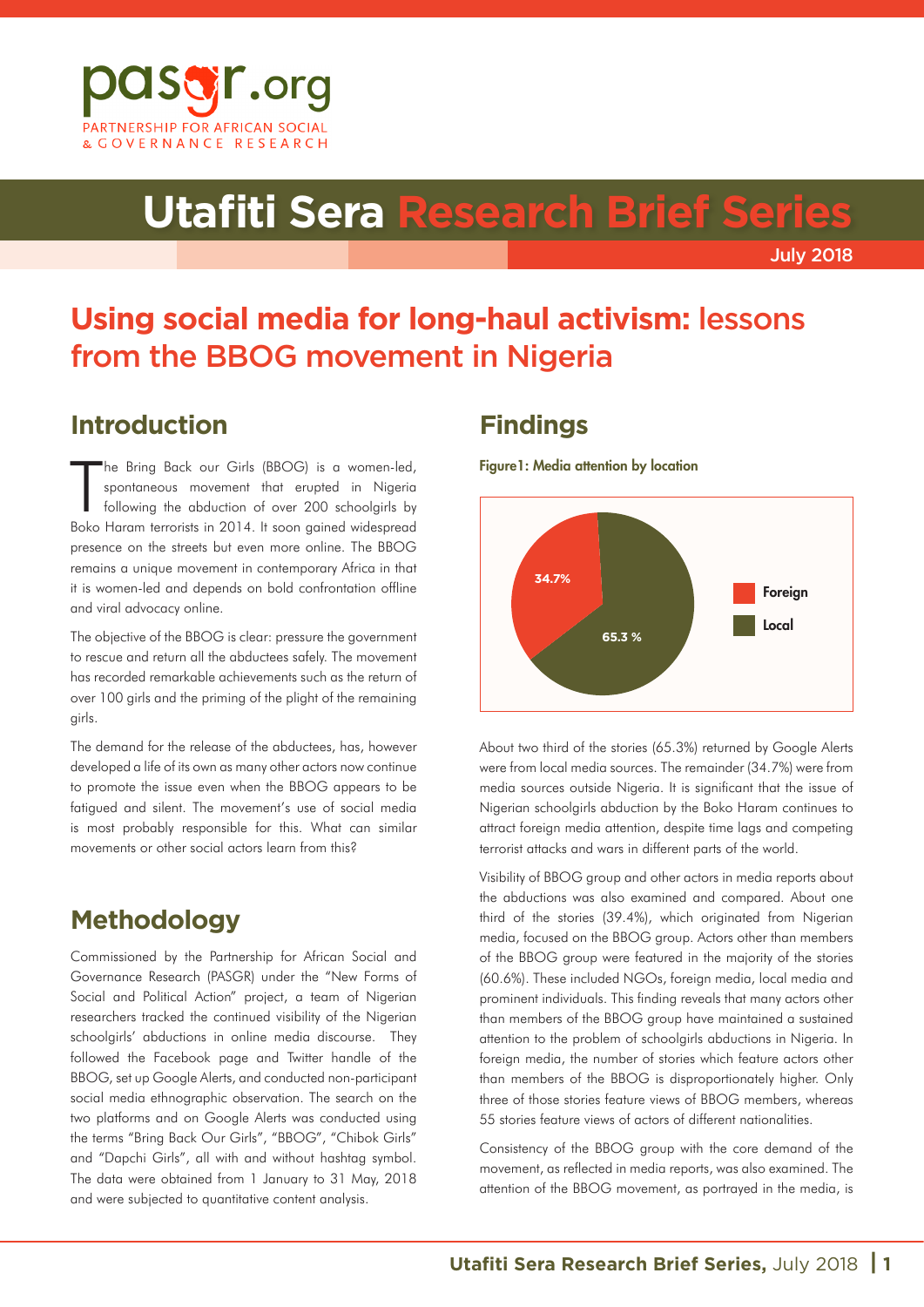divided among various issues: Chibok and Dapchi schoolgirls abductions and Boko Haram (44.2%), response to government attacks on the movement (20.9%), commentary on national politics (18.6%) and killer herdsmen attacks (16.3%). Popular members of the BBOG movement were visible in media reports on other protests with varied objectives, making strong political comments that are critical of the government.

#### Table 1: BBOG's Social Media Followership

| Facebook       | <b>April</b> | May     | Change (%)   |  |  |
|----------------|--------------|---------|--------------|--|--|
| l ikes         | 231,030      | 230,538 | $-492(0.2)$  |  |  |
| Following      | 219,694      | 219,246 | $-448(0.2)$  |  |  |
| <b>Twitter</b> |              |         |              |  |  |
| Following      | 95           | 96      | 1(1.05)      |  |  |
| Followers      | 26,300       | 27,500  | 1,200 (4.56) |  |  |

The BBOG's Twitter community experienced an increase between April end and May end, but its Facebook community experienced a decrease during the same period. It is noteworthy that the increase recorded in the group's Twitter community does not result from the group's deliberate effort. While the group followed an additional one Twitter account in the study period, 1,200 Twitter accounts followed the group, resulting in a 4.6% increase in the group's Twitter community. With 492 and 448 Facebook accounts unliking and unfollowing the group's Facebook page between April end and May end, the group's Facebook community

reduced by 0.2%. The upswing in the Twitter community of the BBOG coincided with the period that another set of schoolgirls was abducted in a town called Dapchi. The new followers on Twitter, totalling 1,200 accounts, most probably followed the BBOG expecting its reaction to and information on the Dapchi abduction. This time however coincided with the time that the founder and leaders of the BBOG launched another movement, the Red Card Movement (RCM) whose aim was clearly political: replace the current Nigerian leadership with another that was more competent and less corrupt (Red Card Movement, 2018). Not many people could differentiate between BBOG and RCM; the latter might have been seen as the political wing of the former. This created some alarm among Nigerians who concluded that BBOG had finally derailed on its non-partisan mission. This alarm could be the reason for "unliking" and "unfollowing" on Facebook. Coupled with this was that BBOG's response to the Dapchi abductions was less than zestful compared with its reaction to the Chibok abductions.

#### **Origin and Popularity of Views Expressed on BBOG Facebook Page**

Only three out of the 10 most popular posts originated by BBOG movement. The remaining seven posts were shared by the BBOG movement on its Facebook page. Two of the shared posts originated from local media—Sahara Reporters and Premium Times. Five were stories originally published by foreign media— BBC, New York Times, and VOA. The focus of all 10 posts is consistent with the object of the group.

|  | Table 2: Interaction Statistics of Posts on BBOG_Nigeria Facebook Page |
|--|------------------------------------------------------------------------|
|--|------------------------------------------------------------------------|

| <b>Primary source</b> | <b>Focus</b>                                                      | <b>Date</b> | <b>Like</b> | <b>Comments</b> | <b>Share</b> | Total |
|-----------------------|-------------------------------------------------------------------|-------------|-------------|-----------------|--------------|-------|
| <b>BBOG</b>           | Thoughts about mothers of #ChibokGirls<br>on Mothers' Day         | 13/05       | 528         | 16              | 147          | 691   |
| Sahara Reporters      | Boko Haram Returns Kidnapped School<br>Girls in Dapchi, Five Dead | 21/03       | 378         | 15              | 90           | 483   |
| New York Times        | Kidnapped as schoolgirls by Boko Haram                            | 11/04       | 216         | 9               | 87           | 312   |
| <b>BBC</b>            | Many #ChibokGirls are dead                                        | 15/04       | 227         | $\overline{2}$  | 75           | 304   |
| <b>BBC</b> News       | On claims that many Chibok girls are<br>dead                      | 15/04       | 227         | $\overline{2}$  | 75           | 304   |
| <b>VOA</b>            | Nigeria's Dapchi Girls Go Back to School                          | 21/05       | 229         | 3               | 58           | 290   |
| Premium Times         | How 14-year-old girl helped Chibok girl<br>escape Boko Haram      | 13/01       | 234         | 6               | 39           | 279   |
| New York Times        | Interviews with rescued Chibok girls                              | 15/04       | 150         | 15              | 70           | 235   |
| <b>BBOG</b>           | Police harassment                                                 | 24/04       | 142         | 15              | 45           | 202   |
| <b>BBOG</b>           | 4th year commemoration in New York                                | 09/04       | 130         | 5               | 56           | 191   |

#### **Origin and Popularity of Views Expressed on BBOG Twitter Timeline**

The tweet with the highest reaction statistic on @BBOG\_Nigeria Twitter timeline was originated by CNN International. Two tweets by Rep Frederica Wilson, a member of the United States House of Representatives, also feature in the top 10. Even though only one tweet with high level of reactions originated from @ BBOG Nigeria, four other tweets originated from members of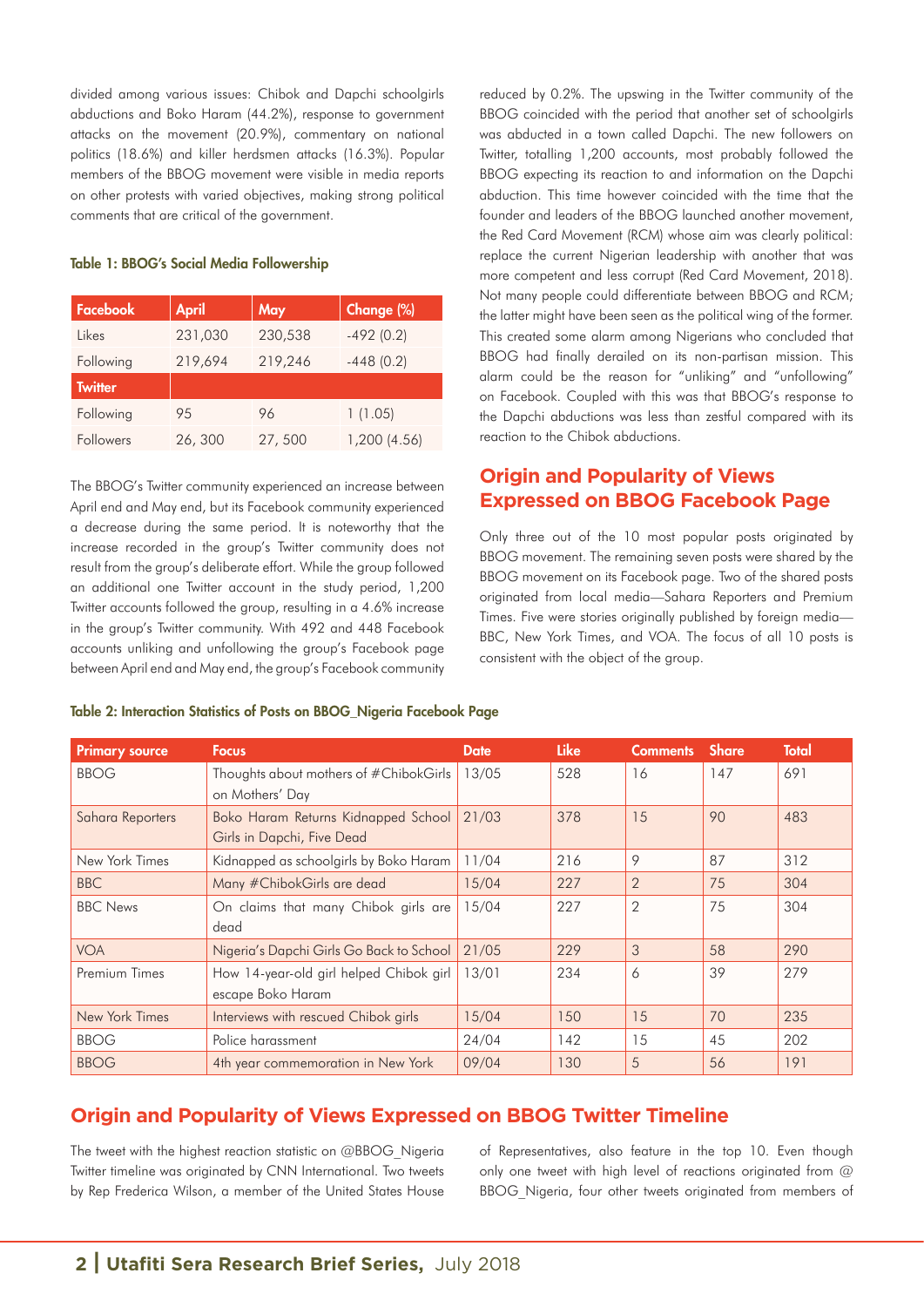BBOG—Florence Ozor, Ms Maureen Kabrik, Bukky Shonibare, and Aisha Yesufu. Thus, it could be said that 50% of the tweets originated from the BBOG group. Of the remaining two tweets, one originated from foremost Nigerian journalist on reporting Boko Haram related issues, Ahmad Salkida, and one from a local online news, Premium Times. All 10 tweets are consistent with the focus of BBOG advocacy.

This internationalisation of the Chibok abductions illustrates how an otherwise local issue can attract international attention if properly fuelled by social media ubiquity. It also shows that original issue advocates can attract followers whose energy and consistency will outweigh theirs.

#### Table 3: Interaction Statistics of Tweets on @BBOG\_Nigeria Twitter Timeline

|     | <b>Primary source</b>      | <b>Focus</b>                                     | <b>Date</b> | Comments | <b>Retweets</b> | Likes | Total |
|-----|----------------------------|--------------------------------------------------|-------------|----------|-----------------|-------|-------|
| 1.  | CNN International          | Leah Sharibu's refusal to convert to Islam       | 15/05       | 42       | 662             | 428   | 1,132 |
| 2.  | <b>BBOG Nigeria</b>        | Leah Sharibu's birthday                          | 13/05       | 92       | 421             | 399   | 912   |
| 3.  | Florence Ozor <sup>™</sup> | Leah Sharibu's birthday                          | 13/05       | 31       | 184             | 264   | 479   |
| 4.  | Ms Maureen Kabrik          | Leah Sharibu's birthday                          | 12/05       | 14       | 233             | 216   | 463   |
| 5.  | Ahmad Salkida              | Proof of life of Chibok girls in captivity       | 13/05       | 12       | 205             | 149   | 366   |
| 6.  | Rep Frederica Wilson       | Message of hope on Leah Sharibu                  | 19/05       | 12       | 98              | 246   | 356   |
| 7.  | <b>Bukky Shonibare</b>     | Leah Sharibu's birthday                          | 14/05       | 6        | 222             | 123   | 351   |
| 8.  | Premium Times              | Leah Sharibu's birthday                          | 14/05       | 20       | 195             | 130   | 345   |
| 9.  | Aisha Yesufu               | No one contacts Leah Sharibu's family            | 07/05       | 18       | 147             | 163   | 328   |
| 10. | Rep Frederica Wilson       | Fear still grips Dapchi Girls' School in Nigeria | 21/05       | 13       | 81              | 178   | 272   |

#### **Conclusion and Policy Considerations**

Four years on, the BBOG movement continues to enjoy media attention, despite competing issues across the world. The movement has leveraged its high media visibility to keep the campaign for the release of the abducted schoolgirls in the view of relevant local, foreign, and international authorities.

The BBOG movement is visible in the media as committed to demanding the release of the girls through consistent offline activities. However, as visible as the movement has remained, the demand for the release of the girls is more popular than the BBOG movement. In other words, the BBOG has primed the issue to the point that it (the issue) has got a life and dynamic of its own. Even when BBOG appears to be quiet or fatigued, many other actors keep the girls' abduction in the public domain. This is a remarkable achievement for the BBOG.

#### **Four Policy Lessons for Social Actors and the Civil Society**

The immediate aim of issue advocates is usually to prime or promote an issue; the ultimate aim however, is to evolve public ownership of the issue. This means, to get the public to own and promote and defend it. The BBOG has achieved this, through ceaseless use of social media. All issue advocates should target such a feat.

1. The first lesson for social actors and the civil society is the need to adopt multiple and complementary platforms.

Advocacy that criss-crosses different platforms will reach a wide range of actors. BBOG deployed Facebook and Twitter but also networked with bloggers, online news media, and individual crowd pullers including opposition politicians.

- **(2.)** Second, securing the sympathy and support of international actors is important in long-haul advocacy. Major international actors are newsmakers. If their support is obtained, their words and actions in support of an issue easily bring the issue to the attention of international media. Mrs Michele Obama's support for the BBOG aptly illustrates this.
- **3.** Third, online activities must be complemented by visible offline activities. The intransigence of policy actors is oftentimes too stiff to be moved by social media alone. Offline activities give flesh and strength to online activism. Not only this, offline activities (protests, talks, marches) are the usual input for reports by traditional as well as new media.
- **4.** Fourth, social actors must carefully separate other activities of theirs from the activities. The key actors of the BBOG failed to do this. Each time they addressed any other issue or form a different organisation (such as the Red Card Movement), their views and positions were seen as that of the BBOG. The price for this can be heavy. For instance, the Red Card Movement is one that seeks to unseat the present administration and all others perceived to be old and of similar ideologies. It is a political movement led by the central figures of BBOG. It has been therefore difficult to keep the image of the BBOG as non-partisan.